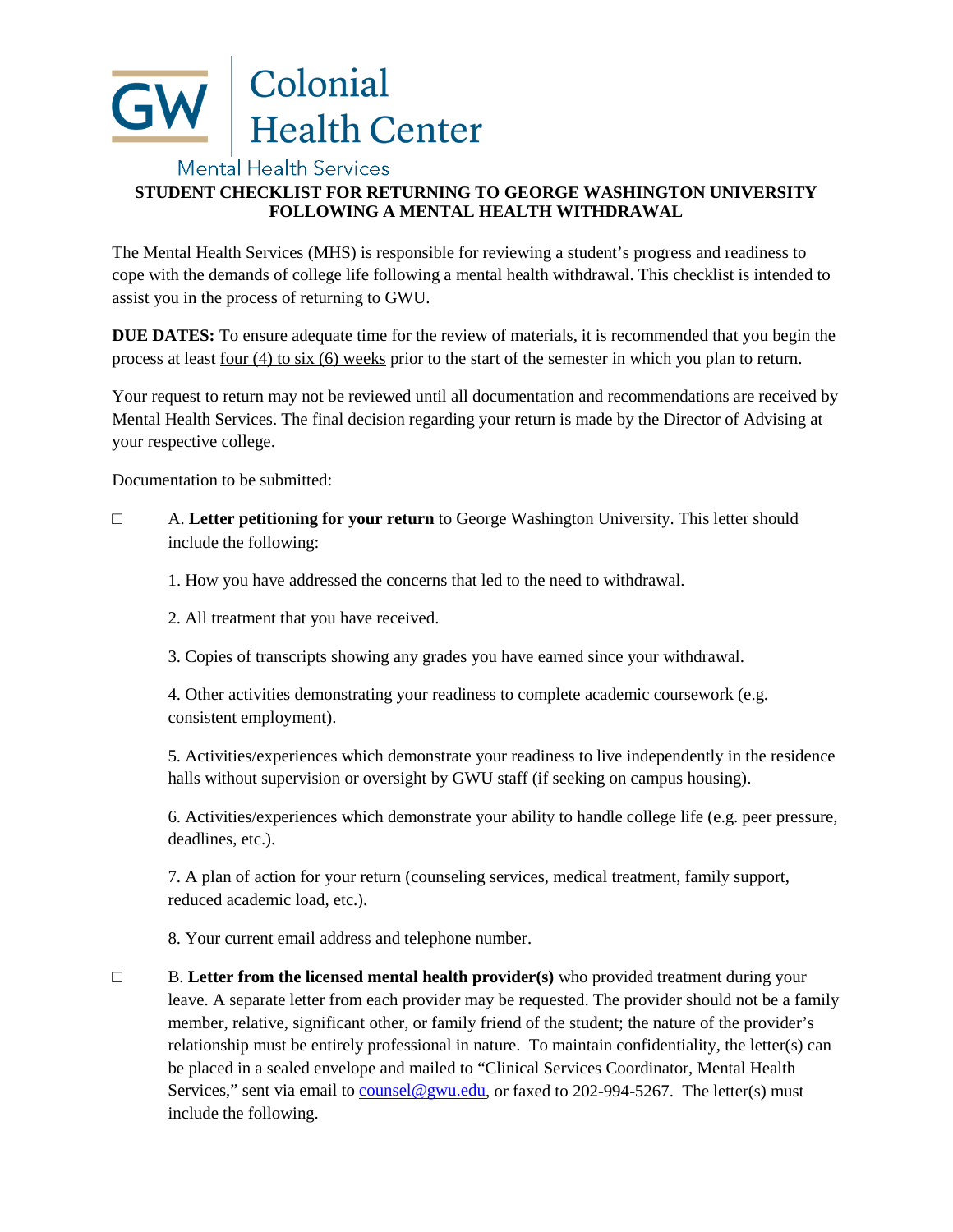1. The provider's name, address, and telephone number.

2. Diagnosis (if applicable) and treatment modality used.

3. Number and frequency of sessions including the dates of the first and last session.

4. An assessment of the student's ability to manage or cope with the issues which led to the withdrawal.

5. An assessment of the student's ability to handle college life (e.g. academic pressure, peer pressure).

6. Activities/experiences which demonstrate the student's readiness to live independently in the residence halls without supervision or oversight by GWU staff.

7. Follow up recommendations (e.g. reduced academic load, continued counseling, etc.).

□ C. **A signed Release of Information (ROI).** The ROI should include the name of the Director of Advising at their respective college/school, and the name of the treatment provider(s) supplying documentation on their behalf.

A MHS staff member will review and evaluate the submitted materials for "sufficient evidence" indicating the student has adequately addressed the concerns that led to their withdrawal. Sufficient evidence includes but is not limited to:

- Verification of mental health treatment since withdrawing from GWU
- Endorsement from a licensed mental health professional(s) that the student's symptoms are in remission or can be realistically managed in this academic setting.
- Activities demonstrating readiness to return.
- Plans for return that are comprehensive and realistic.

Please send the above documentation to MHS via one of the means below:

**Email:** counsel@gwu.edu

**Fax:** 202-994-5267 **Postal Mail:** Clinical Services Coordinator Mental Health Services The George Washington University 800 21<sup>st</sup> Street, NW Washington, DC, 20052